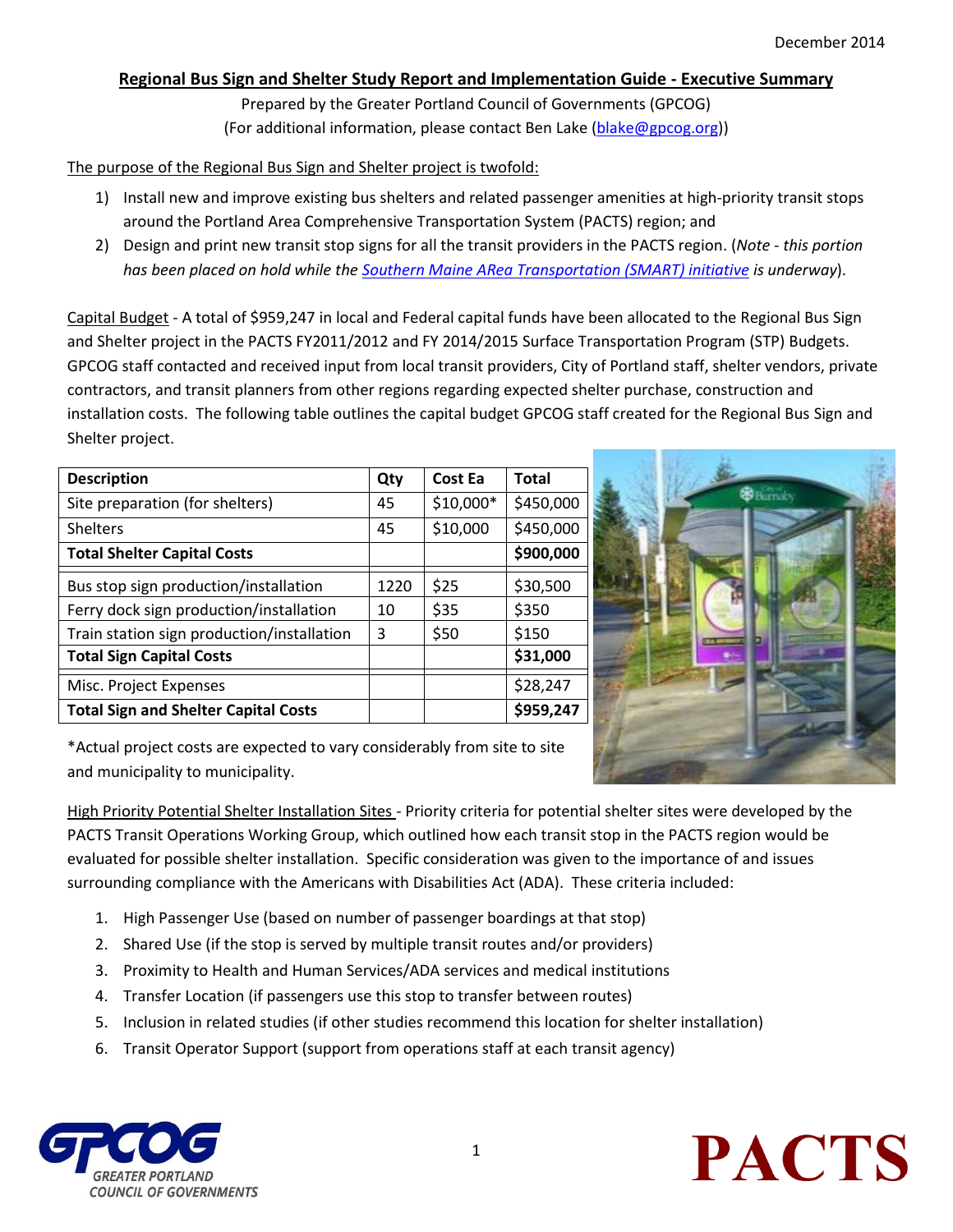Of the nearly 1,100 unique stops served by the five fixed-route transit providers in the region, this prioritization process produced a list of the top 27 high-priority sites identified for potential shelter installation, and was agreed upon by the transit providers and PACTS Transit Committee as a working list moving forward.

Breakdown of Shelter Location by Provider

| <b>Town (Provider)</b>                     | <b>Shelters</b> |        |       |      |
|--------------------------------------------|-----------------|--------|-------|------|
|                                            | Individual      | Shared | Total |      |
| Portland, Westbrook*, Falmouth* (METRO)    | 23              |        | 30    | 67%  |
| <b>South Portland (SPBS)</b>               | 10              |        | 10    | 22%  |
| Biddeford, Saco, Old Orchard Beach (BSOOB) |                 | 5      | 5     | 11%  |
| Total                                      | 38              |        | 45    | 100% |

\*No high-priority shelter locations are proposed for Westbrook or Falmouth currently, but may as the list is updated.

Potential Shelter Installation Sites, Round I

| #                       | <b>Primary Street</b> | <b>Cross Street</b>            | Location          | Provider(s)        | In Out   |
|-------------------------|-----------------------|--------------------------------|-------------------|--------------------|----------|
| 1                       | Western               | <b>Burlington/Cabot</b>        | South Portland    | METRO, SPBS        | Inbound  |
| $\overline{\mathbf{2}}$ | <b>Congress</b>       | <b>Forest</b>                  | Portland          | METRO, SPBS        | Inbound  |
| 3                       | <b>Congress</b>       | <b>Forest</b>                  | Portland          | <b>METRO</b>       | Outbound |
| 4                       | 1st St                | <b>Staples</b>                 | Old Orchard Beach | <b>BSOOB</b>       | Outbound |
| 5                       | Cottage               | <b>Soule</b>                   | South Portland    | <b>SPBS</b>        | Inbound  |
| 6                       | St. John              | A                              | Portland          | <b>METRO</b>       | Inbound  |
| $\overline{\mathbf{z}}$ | <b>Congress</b>       | Elm/Temple                     | Portland          | METRO, SPBS, BSOOB | Outbound |
| 8                       | <b>Broadway</b>       | Linton                         | South Portland    | <b>SPBS</b>        | Inbound  |
| 9                       | <b>Congress</b>       | <b>Bramhall (or MacMillan)</b> | Portland          | METRO, BSOOB       | Inbound  |
| 10                      | <b>Main</b>           | Water/High                     | Biddeford         | <b>BSOOB</b>       | Inbound  |
| 11                      | <b>Congress</b>       | <b>Myrtle</b>                  | Portland          | METRO, BSOOB       | Inbound  |
| 12                      | Park                  | St. John (or Hadlock)          | Portland          | <b>METRO</b>       | Outbound |
| 13                      | <b>Congress</b>       | Casco                          | Portland          | <b>METRO</b>       | Outbound |
| 14                      | Ocean                 | Sawyer                         | South Portland    | <b>SPBS</b>        | Outbound |
| 15                      | Oxford                | <b>Alder</b>                   | Portland          | <b>METRO</b>       | Outbound |
| 16                      | Washington            | Presumpscott                   | Portland          | <b>METRO</b>       | Inbound  |
| 17                      | <b>Congress</b>       | India                          | Portland          | <b>METRO</b>       | Inbound  |
| 18                      | <b>Broadway</b>       | <b>Peary/Christian School</b>  | South Portland    | <b>SPBS</b>        | Inbound  |
| 19                      | <b>Congress</b>       | Park                           | Portland          | METRO/BSOOB        | Inbound  |
| 20                      | <b>Congress</b>       | Gilman/MaineMed                | Portland          | <b>METRO</b>       | Inbound  |
| 21                      | <b>Deering</b>        | <b>Woodford/Revere</b>         | Portland          | <b>METRO</b>       | Inbound  |
| 22                      | <b>Gannet Drive</b>   | <b>ME Cardiology</b>           | South Portland    | <b>SPBS</b>        | Inbound  |
| 23                      | <b>Forest</b>         | <b>Riverton</b>                | Portland          | <b>METRO</b>       | Inbound  |
| 24                      | Main                  | <b>Skillings</b>               | South Portland    | <b>SPBS</b>        | Inbound  |
| 25                      | <b>Main</b>           | Water/High                     | Biddeford         | <b>BSOOB</b>       | Outbound |
| 26                      | <b>Forest</b>         | <b>Bedford</b>                 | Portland          | <b>METRO</b>       | Inbound  |
| 27                      | <b>Congress</b>       | <b>Sewall</b>                  | Portland          | <b>METRO</b>       | Inbound  |